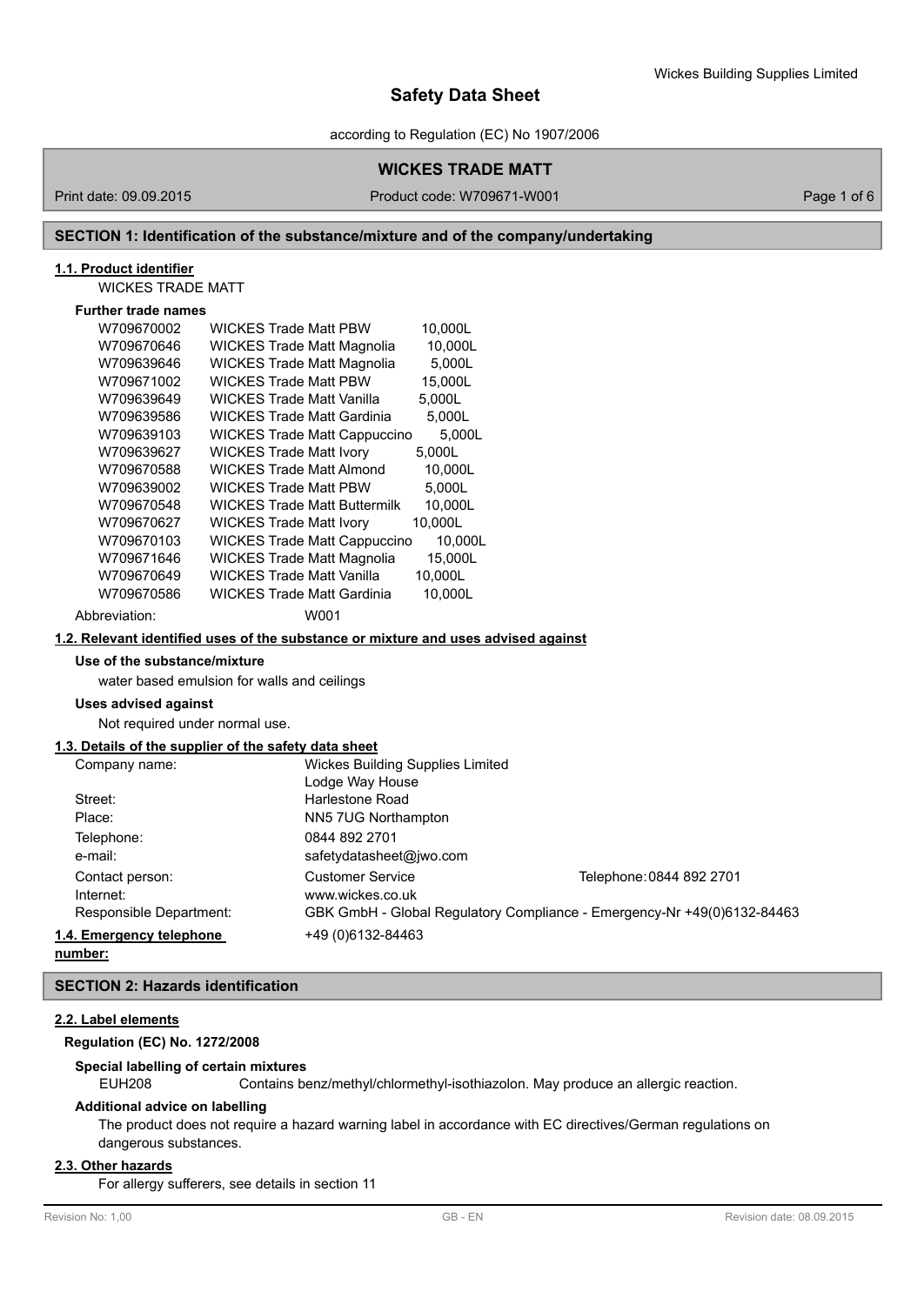according to Regulation (EC) No 1907/2006

# **WICKES TRADE MATT**

Print date: 09.09.2015 Product code: W709671-W001 Page 2 of 6

## **SECTION 3: Composition/information on ingredients**

## **3.2. Mixtures**

## **Chemical characterization**

water based emulsion for walls and ceilings

#### **SECTION 4: First aid measures**

## **4.1. Description of first aid measures**

#### **General information**

Remove contaminated soaked clothing immediately. If you feel unwell, seek medical advice.

#### **After inhalation**

Move to fresh air in case of accidental inhalation of vapours. In the event of symptoms refer for medical treatment.

#### **After contact with skin**

Wash off immediately with soap and plenty of water. Consult a doctor if skin irritation persists.

#### **After contact with eyes**

Rinse immediately with plenty of water, also under the eyelids, for at least 15 minutes. If eye irritation persists, consult a specialist.

#### **After ingestion**

Drink plenty of water. If you feel unwell, seek medical advice.

#### **SECTION 5: Firefighting measures**

### **5.1. Extinguishing media**

#### **Suitable extinguishing media**

Product itself does not burn. Fire-extinguishing activities according to surrounding.

## **5.2. Special hazards arising from the substance or mixture**

Carbon monoxide and carbon dioxide.

## **5.3. Advice for firefighters**

Use breathing apparatus with independent air supply.

#### **Additional information**

Cool containers at risk with water spray jet.

#### **SECTION 6: Accidental release measures**

### **6.1. Personal precautions, protective equipment and emergency procedures**

In case of vapour formation use respirator. Avoid contact with skin, eyes and clothing. Ensure adequate ventilation.

### **6.2. Environmental precautions**

Do not discharge into the drains/surface waters/groundwater.

### **6.3. Methods and material for containment and cleaning up**

Soak up with inert absorbent material (e.g. sand, silica gel, acid binder, universal binder). Shovel into suitable container for disposal.

#### **SECTION 7: Handling and storage**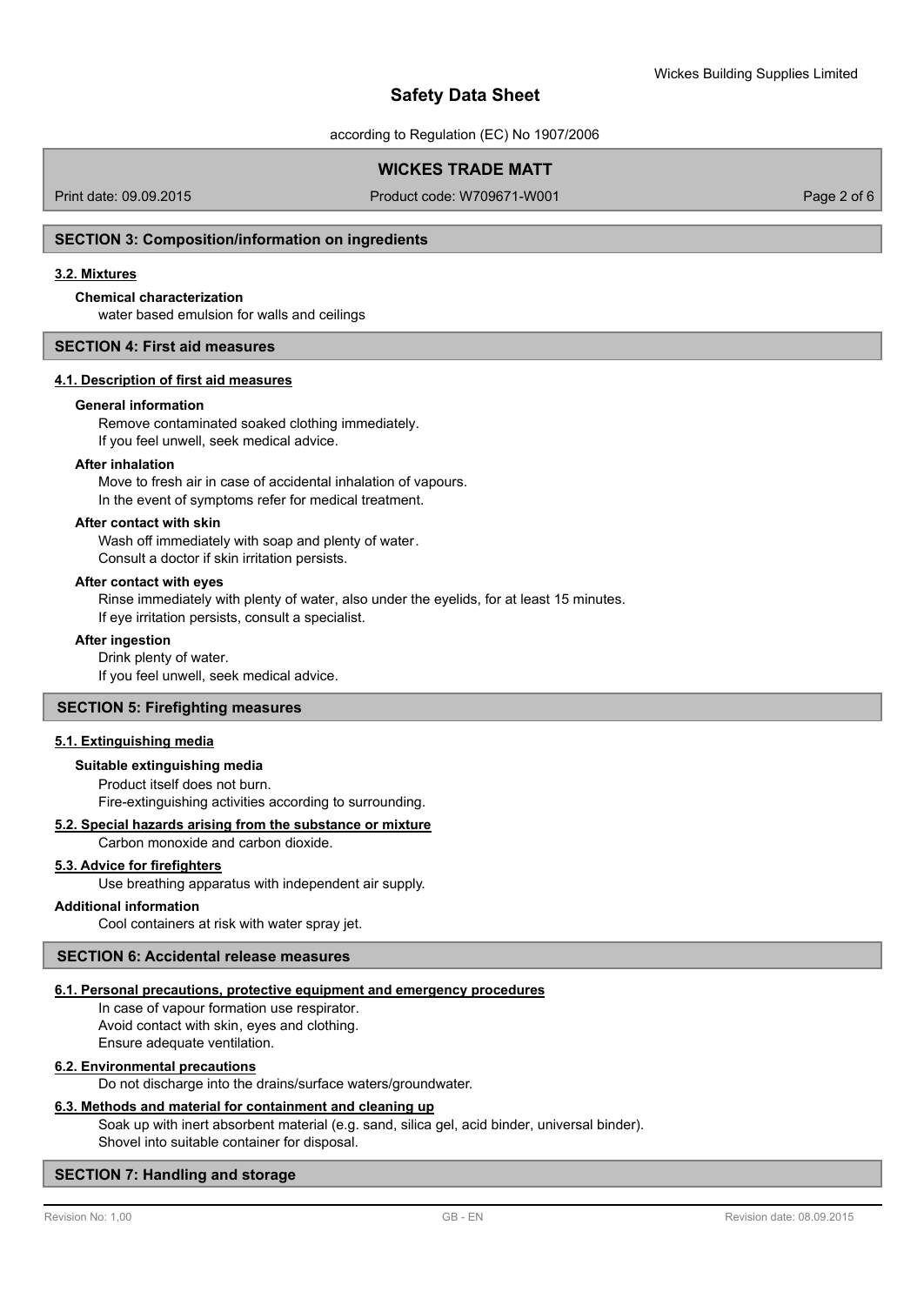according to Regulation (EC) No 1907/2006

# **WICKES TRADE MATT**

Print date: 09.09.2015 Product code: W709671-W001 Product code: W709671-W001

### **7.1. Precautions for safe handling**

#### **Advice on safe handling**

Keep container tightly closed. Avoid contact with eyes and skin. Use only in thoroughly ventilated areas.

No special protective measures against fire required. **Advice on protection against fire and explosion**

## **7.2. Conditions for safe storage, including any incompatibilities**

#### **Requirements for storage rooms and vessels**

Keep container tightly closed in a dry, cool and well-ventilated place.

#### **Further information on storage conditions**

Keep away from food, drink and animal feeding stuffs.

## **SECTION 8: Exposure controls/personal protection**

## **8.1. Control parameters**

## **8.2. Exposure controls**

#### **Appropriate engineering controls**

Ensure adequate ventilation, especially in confined areas.

## **Protective and hygiene measures**

Avoid contact with eyes and skin. Wash hands before breaks and immediately after handling the product. When using, do not eat, drink or smoke. Take off immediately all contaminated clothing.

# **Eye/face protection**

Safety goggles with side protection.

#### **Hand protection**

Glove material specification [make/type, thickness, permeation time/life, wetting resistance]: Butyl latex, 0,7 mm, 480 min., 60 min., i.e. protective glove made by www.kcl.de. This recommendation refers exclusively to the chemical compatibility and the lab test conforming to EN 374 carried out under lab conditions.

## **Respiratory protection**

No personal respiratory protective equipment normally required.

## **SECTION 9: Physical and chemical properties**

## **9.1. Information on basic physical and chemical properties**

| <b>Test method</b> |
|--------------------|
|                    |
|                    |
|                    |
|                    |
|                    |
|                    |
|                    |
|                    |
|                    |
|                    |
|                    |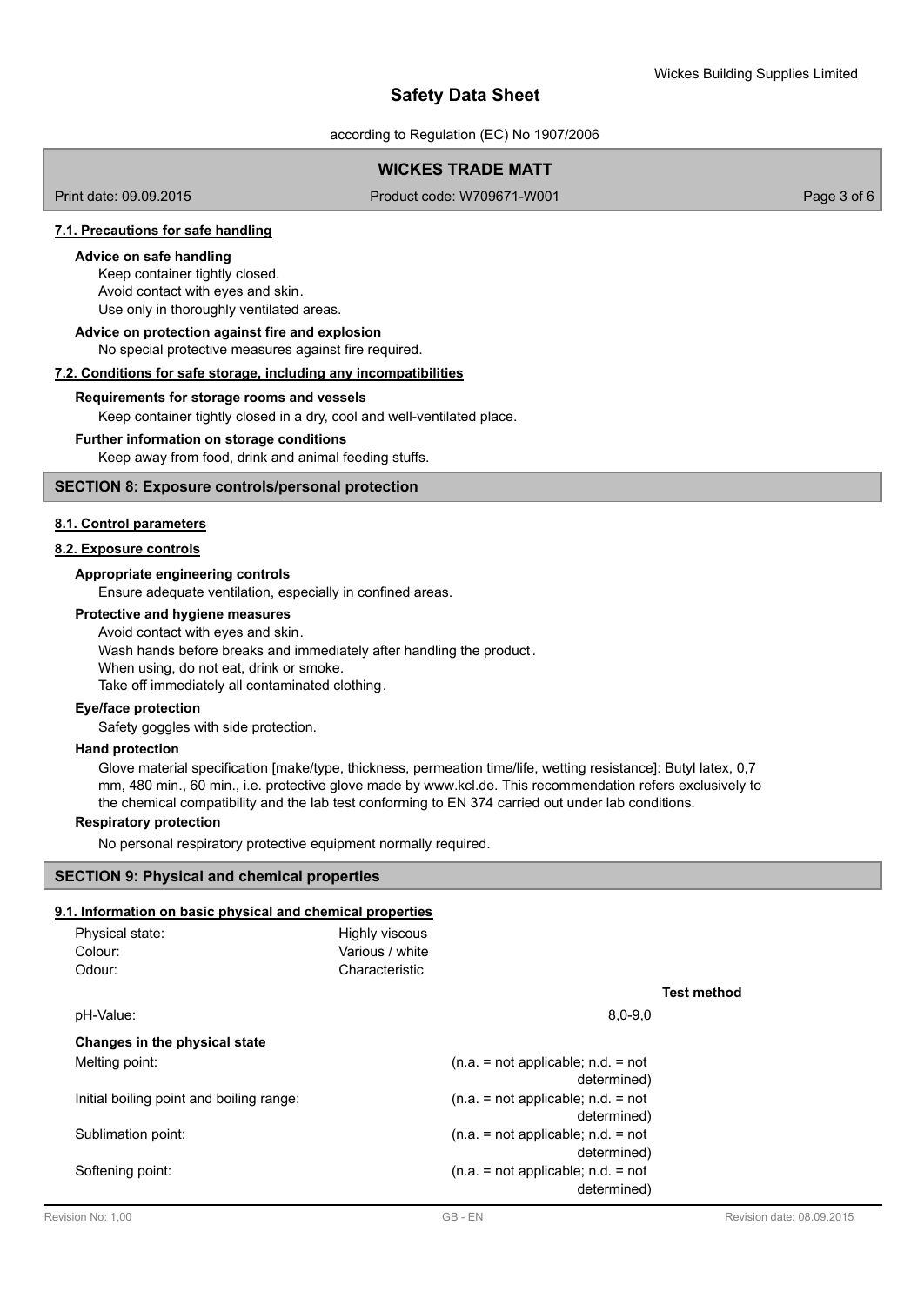### according to Regulation (EC) No 1907/2006

| <b>WICKES TRADE MATT</b>                     |                                                     |             |  |  |
|----------------------------------------------|-----------------------------------------------------|-------------|--|--|
| Print date: 09.09.2015                       | Product code: W709671-W001                          | Page 4 of 6 |  |  |
| Pour point:                                  | $(n.a. = not applicable; n.d. = not$<br>determined) |             |  |  |
| Flash point:                                 | Not applicable.                                     |             |  |  |
| <b>Flammability</b>                          |                                                     |             |  |  |
| Solid:                                       | $(n.a. = not applicable; n.d. = not determined)$    |             |  |  |
| Gas:                                         | $(n.a. = not applicable; n.d. = not determined)$    |             |  |  |
| Lower explosion limits:                      | $(n.a. = not applicable; n.d. = not$<br>determined) |             |  |  |
| Auto-ignition temperature                    |                                                     |             |  |  |
| Solid:                                       | $(n.a. = not applicable; n.d. = not$<br>determined) |             |  |  |
| Gas:                                         | $(n.a. = not applicable; n.d. = not$<br>determined) |             |  |  |
| Vapour pressure:<br>(at 20 $°C$ )            | ca. 23 hPa                                          |             |  |  |
| Vapour pressure:                             | $(n.a. = not applicable; n.d. = not$<br>determined) |             |  |  |
| Density (at 20 °C):                          | 1,63-1,72 $g/cm3$                                   |             |  |  |
| Bulk density:                                | $(n.a. = not applicable; n.d. = not$<br>determined) |             |  |  |
| Water solubility:                            | Completely miscible                                 |             |  |  |
| Viscosity / dynamic:<br>(at 20 $^{\circ}$ C) | 15000-35000 mPa·s                                   |             |  |  |
| Viscosity / kinematic:                       | $(n.a. = not applicable; n.d. = not$<br>determined) |             |  |  |
| Flow time:                                   | $(n.a. = not applicable; n.d. = not$<br>determined) |             |  |  |
| Vapour density:                              | $(n.a. = not applicable; n.d. = not$<br>determined) |             |  |  |
| Evaporation rate:                            | $(n.a. = not applicable; n.d. = not$<br>determined) |             |  |  |
| Solvent separation test:                     | $(n.a. = not applicable; n.d. = not$<br>determined) |             |  |  |
| 9.2. Other information                       |                                                     |             |  |  |

## **SECTION 10: Stability and reactivity**

#### **10.1. Reactivity**

(n.a. = not applicable; n.d. = not determined)

# **10.2. Chemical stability**

(n.a. = not applicable; n.d. = not determined)

## **10.3. Possibility of hazardous reactions**

(n.a. = not applicable; n.d. = not determined)

## **10.4. Conditions to avoid**

To avoid thermal decomposition, do not overheat.

## **10.5. Incompatible materials**

(n.a. = not applicable; n.d. = not determined)

### **10.6. Hazardous decomposition products**

Carbon monoxide and carbon dioxide.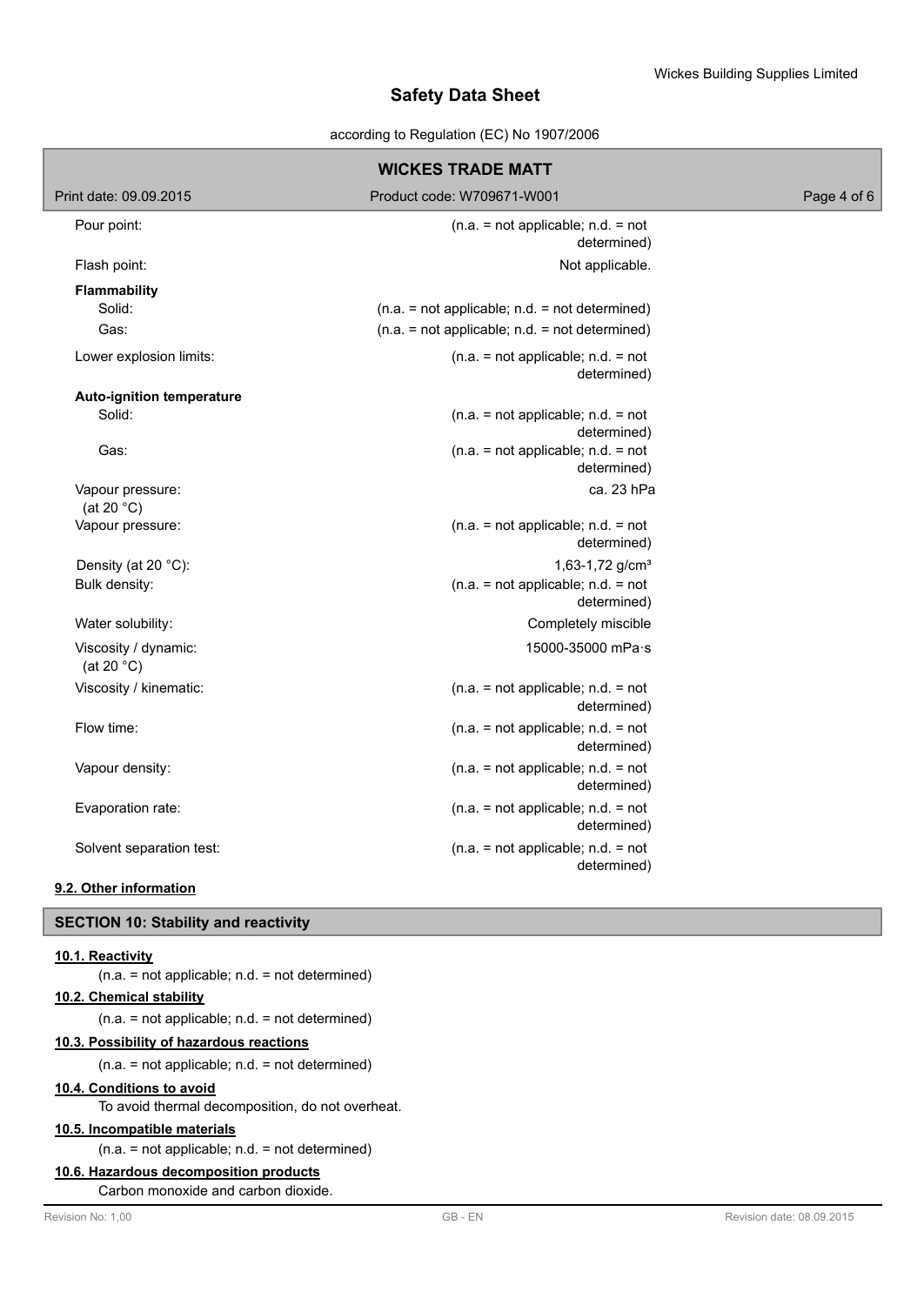according to Regulation (EC) No 1907/2006

# **WICKES TRADE MATT**

Print date: 09.09.2015 Product code: W709671-W001 Page 5 of 6

## **Further information**

No decomposition if stored and applied as directed.

## **SECTION 11: Toxicological information**

### **11.1. Information on toxicological effects**

#### **Acute toxicity**

Based on available data, the classification criteria are not met.

#### **Irritation and corrosivity**

Based on available data, the classification criteria are not met.

#### **Sensitising effects**

Based on available data, the classification criteria are not met.

#### **STOT-single exposure**

Based on available data, the classification criteria are not met.

#### **Severe effects after repeated or prolonged exposure**

Based on available data, the classification criteria are not met.

## **Carcinogenic/mutagenic/toxic effects for reproduction**

Based on available data, the classification criteria are not met.

### **Aspiration hazard**

Based on available data, the classification criteria are not met.

#### **Specific effects in experiment on an animal**

non-sensitising

#### **Practical experience**

## **Observations relevant to classification**

If appropriately handled and if in accordance with the general hygienic rules, no damages to health have become known.

## **SECTION 12: Ecological information**

#### **Further information**

Ecological injuries are not known or expected under normal use. Do not flush into surface water or sanitary sewer system. Low hazard to waters.

### **SECTION 13: Disposal considerations**

### **13.1. Waste treatment methods**

#### **Advice on disposal**

Where possible recycling is preferred to disposal. Can be incinerated, when in compliance with local regulations.

### **Waste disposal number of waste from residues/unused products**

080120 WASTES FROM THE MANUFACTURE, FORMULATION, SUPPLY AND USE (MFSU) OF COATINGS (PAINTS, VARNISHES AND VITREOUS ENAMELS), ADHESIVES, SEALANTS AND PRINTING INKS; wastes from MFSU and removal of paint and varnish; aqueous suspensions containing paint or varnish other than those mentioned in 08 01 19

#### **Waste disposal number of used product**

WASTES FROM THE MANUFACTURE, FORMULATION, SUPPLY AND USE (MFSU) OF COATINGS (PAINTS, VARNISHES AND VITREOUS ENAMELS), ADHESIVES, SEALANTS AND PRINTING INKS; wastes from MFSU and removal of paint and varnish; aqueous suspensions containing paint or varnish other than those mentioned in 08 01 19 080120